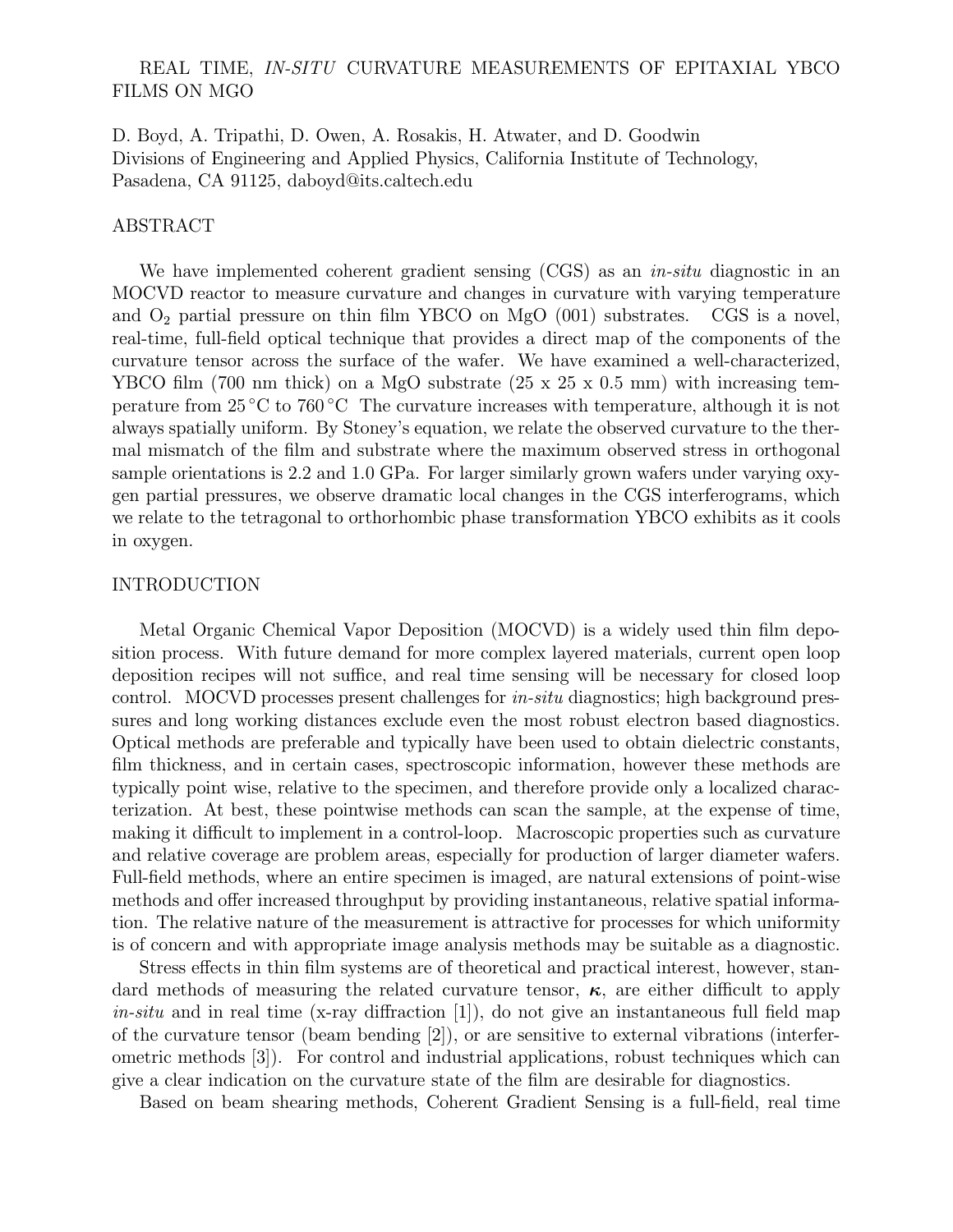

Figure 1: Schematic of the optical beam path for our CGS experimental setup.

and space, optical method developed and first applied to thin films by Rosakis *et al.* [4]. A schematic of the optical path is shown in Figure 1. Initially referenced to a flat surface, a well collimated incident beam is reflected from the sample and passes through a series of two transmission diffraction gratings, which effectively displace or "shear" the beam laterally by a relative amount,  $\omega$ . The sheared orders are recombined into an image by the filtering lens, and the appropriate order is passed through the aperture to a video camera.

For a given grating of pitch,  $p$ , the diffraction angle is given by

$$
\theta = \arcsin\frac{\lambda}{p},\tag{1}
$$

and the shearing distance is

$$
\omega = \Delta \tan \theta \tag{2}
$$

For small displacements,

$$
\theta \approx \frac{\lambda}{p} \,,\tag{3}
$$

and

$$
\omega = \Delta \theta \tag{4}
$$

The reflected beam arrives at the first of grating with an initial phase of  $S(x_1, x_2)$ , as seen in Figure 2, and is split into multiple orders. The first order wavefronts,  $E_{0,1}$  and  $E_{1,0}$ , with phases  $S(x_1, x_2 + \omega)$  and  $S(x_1, x_2)$ , respectively, are combined to form a "first order" full-field interferogram. For constructive interference, the following conditions must be met

$$
S(x_1, x_2 + \omega) - S(x_1, x_2) = n^{(2)}\lambda , \qquad n^{(2)} = 0, \pm 1, \pm 2, ...
$$
 (5)

Here  $n^{(2)}$  corresponds to the observed fringe orders in the  $x_2$  direction. For the reference (optically flat) surface,  $n^{(2)} = 0$ , the gratings positions are adjusted so that the phase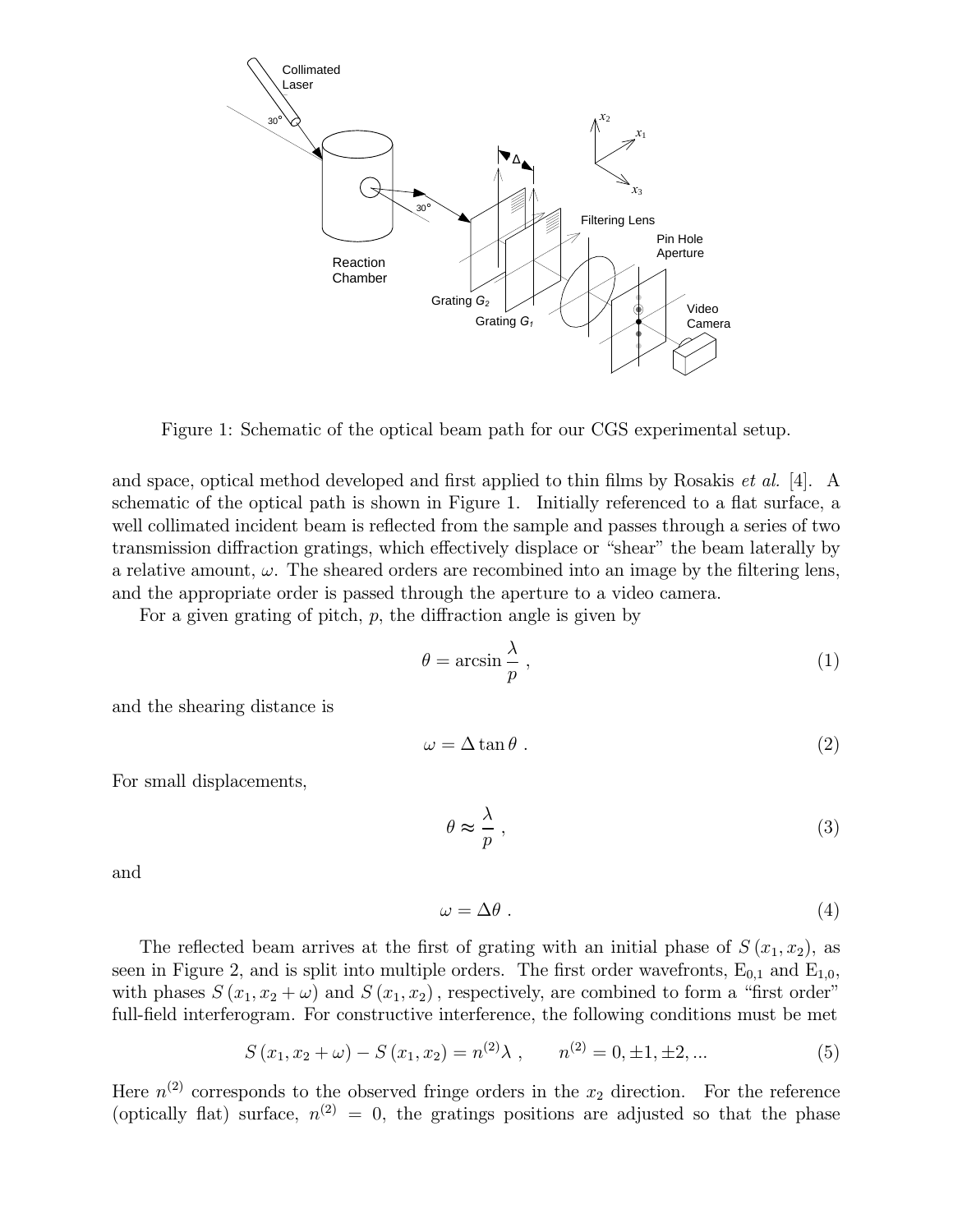

Figure 2: Schematic diagram of the working principle of CGS

difference produces a completely constructive first order interferogram. An additional set of gratings may be added so that the reflected beam may be split and sheared in orthogonal directions to simultaneously obtain the tensor elements. In the limit of  $\omega \to 0$ ,

$$
\frac{S(x_1, x_2 + w) - S(x_1, x_2)}{\omega} = \frac{\partial S}{\partial x_2} = \frac{n^{(2)}\lambda}{\omega}.
$$
\n(6)

Equation (6) can be rewritten using equation (4) as

$$
\frac{\partial S}{\partial x_2} = \frac{n^{(2)}p}{\Delta} \tag{7}
$$

and more generally for shearing in the  $x_{\alpha}$ direction

$$
\frac{\partial S\left(x_1, x_2\right)}{\partial x_\alpha} = \frac{n^{(\alpha)}p}{\Delta} \,, \qquad n^{(\alpha)} = 0, \pm 1, \pm 2, \dots \tag{8}
$$

To relate the surface curvature to the shearing, consider an incident beam reflecting from a simple surface which can be described as

$$
F(x_1, x_2, x_3) = x_3 - f(x_1, x_2) = 0.
$$
\n(9)

The surface unit normal,  $\hat{n} (x_1, x_2)$  for the curved surface is given as

$$
\hat{n} = \frac{\nabla F}{|\nabla F|} = \frac{\hat{\mathbf{e}}_3 - (f_1'\hat{\mathbf{e}}_1 + f_2'\hat{\mathbf{e}}_2)}{\sqrt{1 + f_1'^2 + f_2'^2}} \,,\tag{10}
$$

and the incident and reflected unit wave vectors,  $\hat{d}$  and  $\hat{d}_0$  (depicted in Figure 3) are given by

$$
\hat{\mathbf{d}} = \frac{2\left(-f_1'\hat{\mathbf{e}}_1 - f_2'\hat{\mathbf{e}}_2 + \hat{\mathbf{e}}_3\right)}{1 + f_1'^2 + f_2'^2} - \hat{\mathbf{e}}_3 ,
$$
\n(11)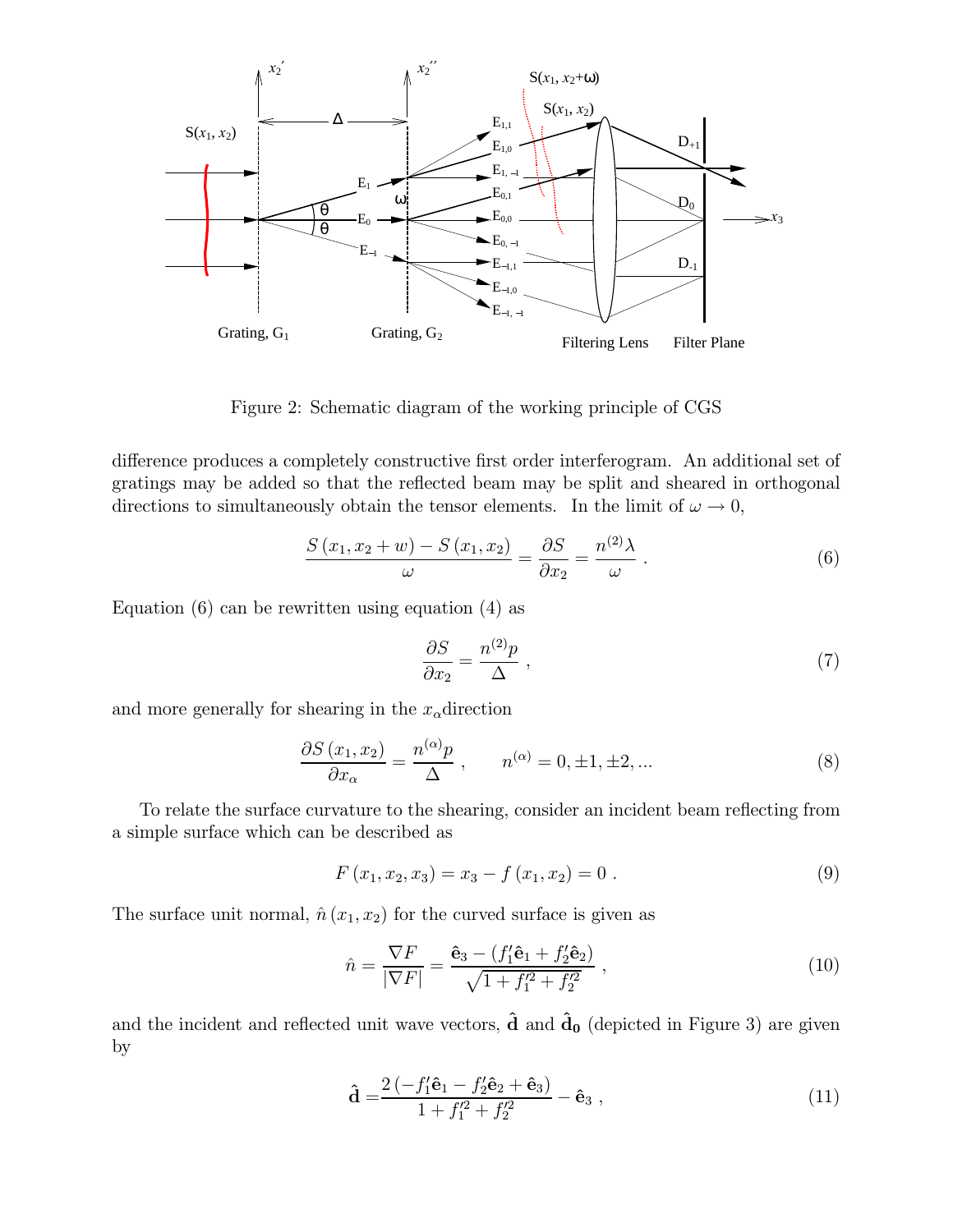

Figure 3: Calculation of the change in path difference relative to a flat reference surface

$$
\hat{\mathbf{d}}_0 = -\hat{\mathbf{e}}_3 . \tag{12}
$$

Compared to a reference surface,  $x_3 = 0$ , the change in the optical path,  $S(x_1, x_2)$ , from the specimen surface  $x_3 = f(x_1, x_2)$  is given as

$$
S(x_1, x_2) = |\overrightarrow{AO}| + |\overrightarrow{BO}| = |f(x_1, x_2) \hat{\mathbf{e}}_3| + \left| \left( \frac{f(x_1, x_2)}{\hat{\mathbf{d}}(x_1, x_2) \cdot \hat{\mathbf{e}}_3} \right) \hat{\mathbf{d}}(x_1, x_2) \right| \tag{13}
$$

$$
S(x_1, x_2) = f(x_1, x_2) \left( \frac{2}{1 - f_1'^2 - f_2'^2} \right) . \tag{14}
$$

Using equation (8) and the assumption of small curvature such that,  $\left|\nabla^2 f\right| \ll 1$ ,

$$
\frac{\partial f(x_1, x_2)}{\partial x_\alpha} \approx \frac{n^{(\alpha)}p}{2\Delta} , \qquad n^{(\alpha)} = 0, \pm 1, \pm 2, \dots \tag{15}
$$

The curvature can be written as

$$
\kappa_{\alpha\beta} = \frac{f'_{\alpha\beta}}{1 + f_1'^2 - f_2'^2} \,, \qquad \alpha, \beta \in \{1, 2\} \,, \tag{16}
$$

and given once again that  $\left|\nabla^2 f\right| \ll 1$ ,

$$
\kappa_{\alpha\beta} \approx f'_{\alpha\beta} , \qquad \alpha, \beta \in \{1, 2\} . \tag{17}
$$

Substitution of equation (15) into equation (17) gives the basic equation that related the observed interferogram fringe density to the curvature tensor.

$$
\kappa_{\alpha\beta}(x_1, x_2) \approx \frac{\partial^2 f(x_1 x_2)}{\partial x_\alpha \partial x_\beta} \approx \frac{p}{2\Delta} \left( \frac{\partial n^\alpha(x_1, x_2)}{\partial x_\beta} \right), \qquad n^\alpha = 0, \pm 1, \pm 2, \dots \tag{18}
$$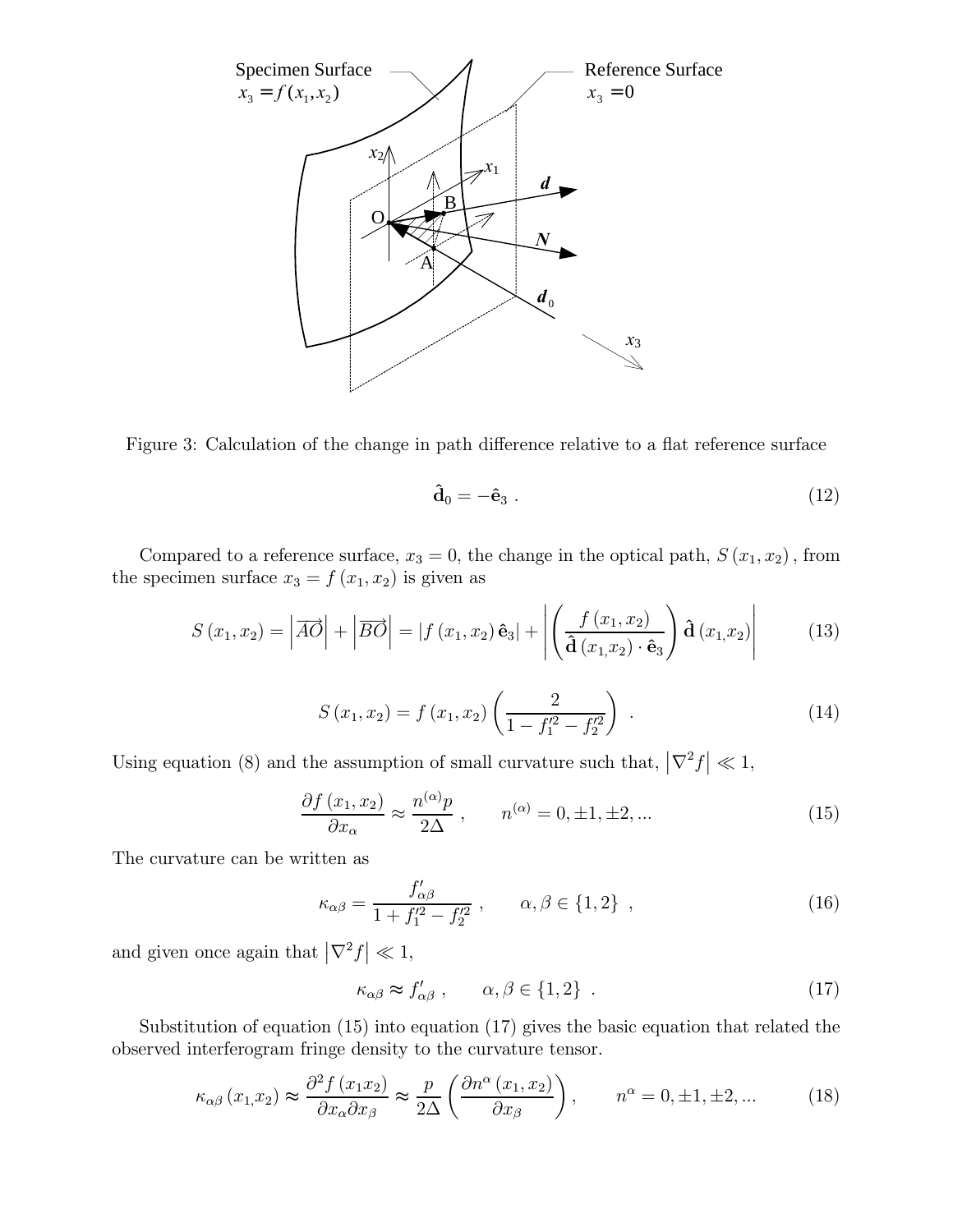which relates the shearing or change in path difference to the observed diffraction orders. In relating the observed fringes to the elements of the curvature tensor,  $\kappa_{\alpha\beta}$ , it is important to note that any constant displacement  $f(x, y)$  has disappeared. This confirms that CGS is insensitive to vibration and rigid body displacement.

## EXPERIMENTAL SETUP AND PROCEDURE

We have implemented CGS in our MOCVD reactor to examine the curvature of the filmsubstrate system throughout the growth and annealing process. For fully grown single-sided films, we have obtained a dynamic map of the magnitude of the average stress under various annealing conditions. The reactor is complicated by a rotating substrate, thermal gradients, and angled viewports.

For fully grown single-sided films, we have obtained a dynamic map of the magnitude of the average stress under various annealing conditions. The experiments were performed in a stainless steel, cylindrical, cold-wall, vertical, stagnation flow reactor [5], where both the sample and its 2.75 inch diameter SiC susceptor rest on an inconel can which houses the resistance heaters. Gas flows vertically through a 3 inch diameter "showerhead" with an array of  $313$ , 1mm holes,  $1.5$  inches above the sample, and in addition, there is a "shroud" flow of 1.0 s.l.m. of  $N_2$  around the showerhead to contain the flow. A series of mass flow controllers and actuated pumping allows for a constant background pressure to be maintained throughout the runs with flows of  $O_2$  and  $N_2$  ranging from 0 to 5 s.l.m. The flow gas was sampled near the substrate with a mass spectrometer in order to verify the composition of flow near the substrate. Temperature for the initial runs was measured by thermocouple contact to the inside of the can. For the later, fully oxygenated runs, direct thermocouple contact was made with the susceptor.

The optical path through the reactor is at  $60^{\circ}$  from the sample normal. An 18mWatt HeNe laser is expanded to form a 1.5 inch diameter collimated incident beam. The diffraction gratings have a pitch of 1000 lines/inch, and the grating spacing was 1 inch for the 25 x 25 x 0.5 mm wafer runs and increased to 2 inches for the later runs. The sensitivity of CGS in this arrangement is  $0.01 \,\mathrm{m}^{-1}$  [6]. Because a single set of gratings was used, curvature in only one direction could be measured during an individual run. The images were captured on a Sony TRV43 camcorder. Although there is some fluctuation of the signal due to thermal gradients, flickering of the signal can be reduced with the strategic use of fans. The images are not affected by flows of up to l0 s.l.m. within the reactor.

The MOCVD YBCO on MgO samples are well oriented, c-axis polycrystalline and were supplied by Superconducting Technologies Inc. [7]. Ex-situ CGS measurements of the supplied YBCO-MgO samples reveal them to be slightly curved and spatially non-uniform. The respective curvatures of the bare wafer were not measured prior to production; however, the curvature of the supplied MgO substrates typically have a radius curvature less than  $0.01\,\mathrm{m}^{-1}$ . XRD results show the presence of strictly 1:2:3 phase YBCO with a typical c-axis length of 11.665Å. Susceptibility measurements indicate a  $T_c \geq 80^{\circ}\text{C}$  and  $\Delta T_c \sim 1^{\circ}\text{C}$ . Reference [7] further details the high quality nature of the supplied samples, and includes AFM images of the samples which show spiral steps characteristic of high quality YBCO films.

RESULTS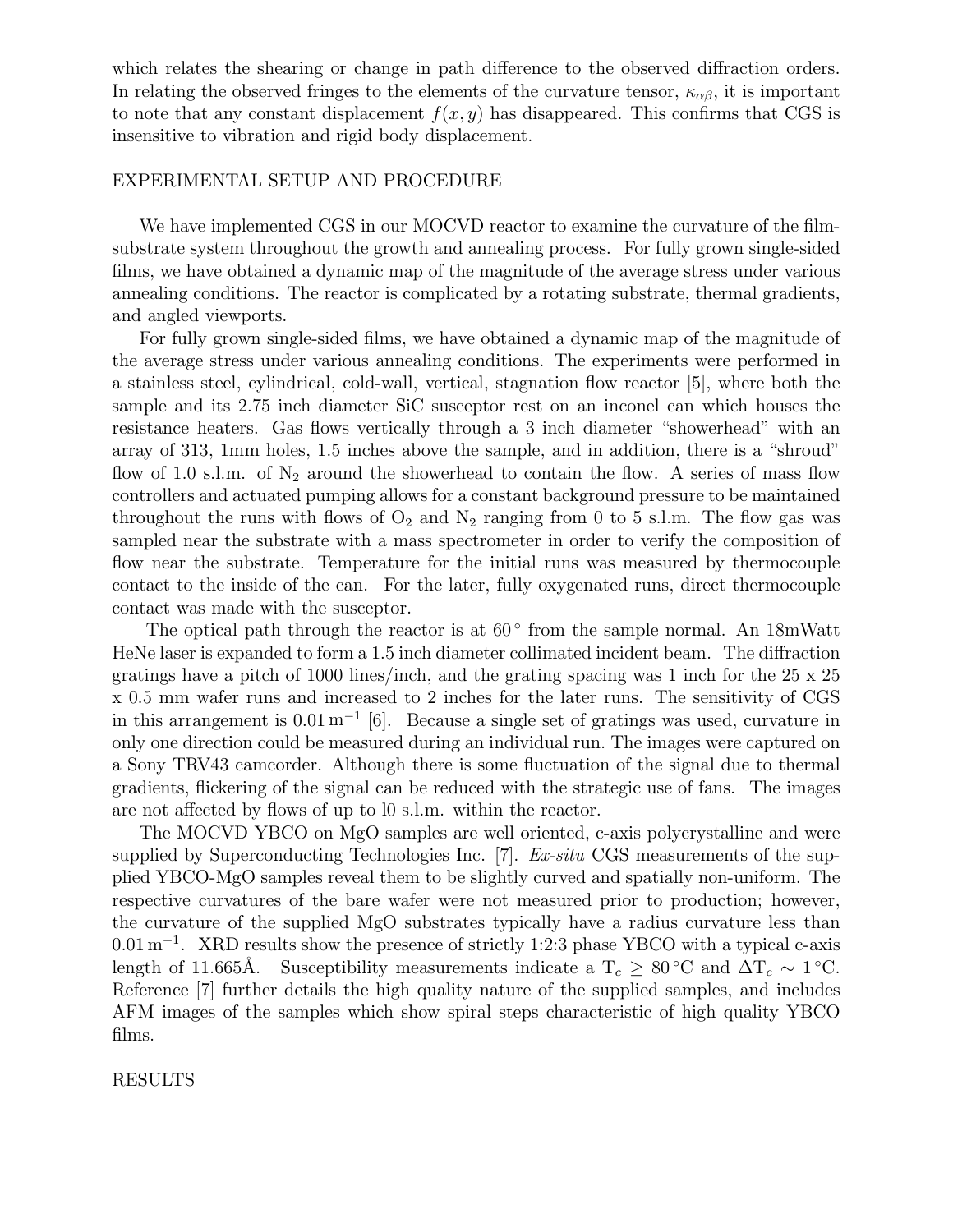To examine the strain due to thermal mismatch between MgO and YBCO, a one inch, square YBCO (700 nm thick) on MgO (0.5 mm thick) sample was heated from room temperature to 760 °C in vacuum in about one hour while simultaneously monitoring the CGS interferograms. The sample was baked *in-situ* at  $700\degree$ C for one hour prior to the run to remove excess oxygen; UV reflectance spectra indicate the initial oxygen stoichiometry of the  $YBa<sub>2</sub>Cu<sub>3</sub>O<sub>x</sub>$  to be  $x \leq 6.3$  [8]. The CGS interferograms for shearing along the  $x_2$  direction are shown in Figure 4.

We use Stoney's equation [9, 10] for thin films,  $h_f \ll h_s$ ,

$$
\kappa = 6\varepsilon_f \frac{h_f}{h_s^2} \frac{E_f}{E_s} \frac{(1 - v_s)}{(1 - v_f)},
$$
\n(19)

which becomes,

$$
\sigma_f = \frac{1}{6} \frac{E_s}{(1 - v_s)} \frac{h_s^2}{h_f} \kappa \tag{20}
$$

when written in terms of stress in the film,  $\sigma_f$ . Variables  $h_f = 700 \text{ nm}$  and  $h_s = 0.5 \text{ mm}$ are the respective film and substrate thickness,  $E_f = 148 \text{ GPa} [11]$  and  $E_S = 315 \text{ GPa} [12]$ are the respective Young's moduli,  $v_f = 0.255$  [11] and  $v_s = 0.176$  [12] are the respective Poisson's ratios. The measured curvatures from the CGS interferograms are combined with the values presented above and equation (20) to calculate the average stress,  $\sigma_f$ , and strain,  $\varepsilon_f$ , in each direction. The results are plotted versus temperature in Figure 5, where the strain values are calculated from the following relation,

$$
\varepsilon_f = \sigma_f \frac{(1 - \upsilon_f)}{E_f} \,. \tag{21}
$$

It is important to note that the CGS interferogram alone does not give the sign of the curvature, so the values reported are absolute.

The measured  $\kappa_{11}$  component shows a monotonically increasing stress-strain relationship with increasing temperature, while the measured  $\kappa_{22}$  component indicates similar room temperature values as  $\kappa$ , but exhibits a local minima at 624 °C and then increases to 1.03 GPa above  $719^{\circ}$ C.

Exploring the orthorhombic to tetragonal phase transition, we examined fully oxygenated 2 inch diameter wafers from  $25^{\circ}$ C to  $650^{\circ}$ C under various oxygen conditions. A constant background pressure of 10 torr was maintained throughout the runs with flows of  $O_2$  and  $\rm N_2$  ranging from 0 to 5 s.l.m. The susceptor temperature was cycled between 300 °C and 600 °C in about one hour while monitoring the CGS interferograms. The ratios of  $O_2/N_2$ were 100 : 1 and vice versa for the respective oxygen and nitrogen rich cycles. Figure 6 shows a series of images taken as the temperature is cycled under different oxygen partial pressures. In the  $N_2$  rich cycle (bottom), the initial interferogram remains intact with little change in the magnitude or direction for temperatures up until  $558\textdegree C$ , where we observe a sharp transition in the CGS interferogram in both magnitude and direction. For the  $O_2$  rich cycle (top), we observe a similar transition but at a higher temperature,  $584^{\circ}\text{C} - 650^{\circ}\text{C}$ . Hence, the transition temperature depends strongly on the  $O_2$  partial pressure. In both cases, the transformation is reversible. By toggling the  $O_2$  and  $N_2$  ratio at 560 °C, the interferogram was seen to revert repeatably from an oxygenated state to a deoxygenated state and back.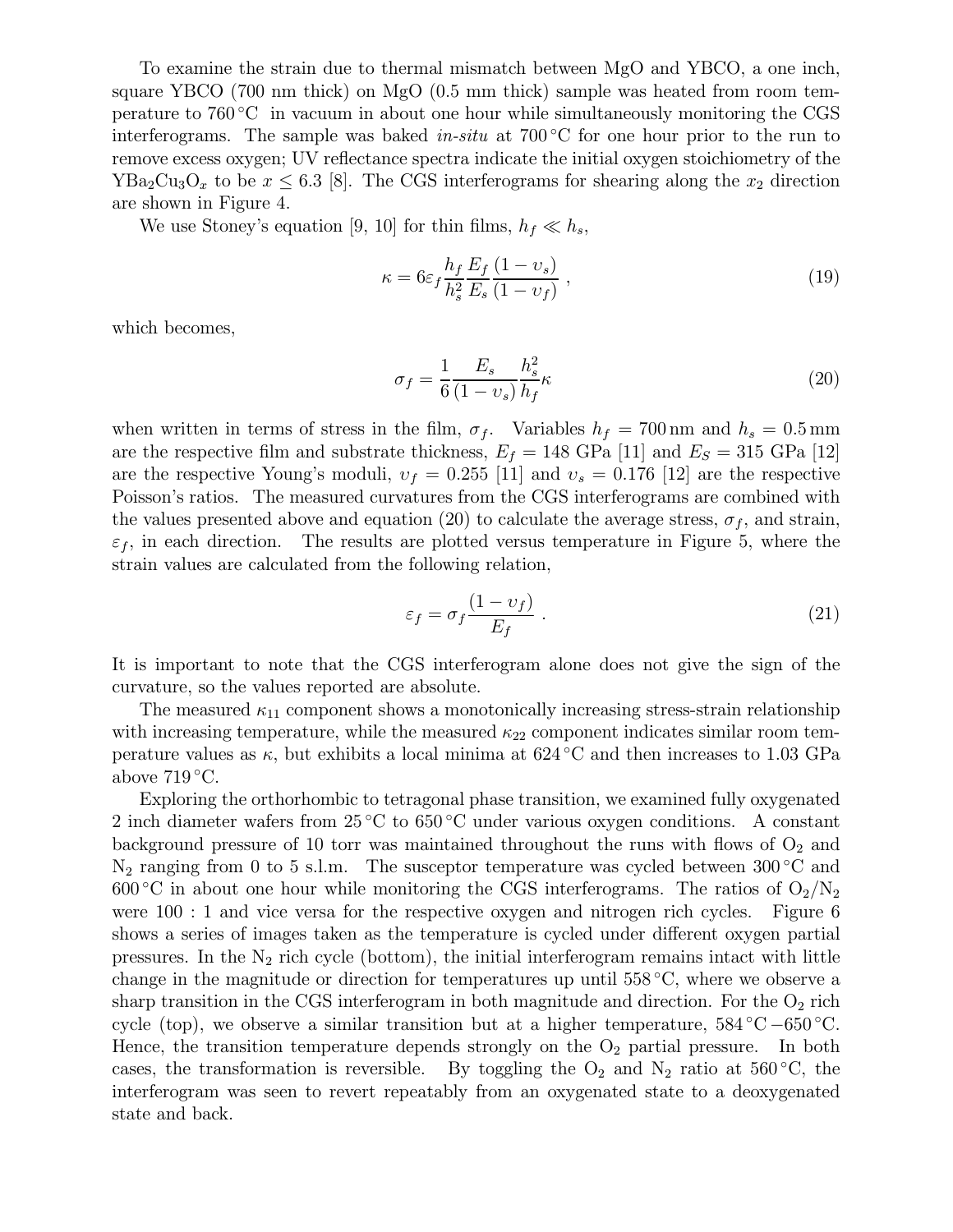

Figure 4: Series of CGS interferograms of YBCO on MgO with increasing temperature (left to right). Shearing is along the  $x_2$  direction  $(\kappa_{22})$ .

We find the curvature to be higher for oxygen rich conditions over the temperature range studied. Figure 7 shows CGS interferograms of a similarly prepared YBCO-MgO wafer held at constant temperature,  $615^{\circ}\text{C}$  ( $\pm 10^{\circ}\text{C}$ ), with  $\text{O}_2$  and  $\text{N}_2$  flows. The total pressure is 100 torr. With the higher pressure, we see that the curvature doubles within about 7 minutes of changing the flow. Figure 6 illustrates this behavior.

CGS analysis was also implemented during YBCO film growth. Figure 8 shows three images of a 2 in substrate during the MOCVD growth of YBCO. Notice that despite  $film$ deposition, the basic fringe pattern does not change. This growth, resulted in a 365 nm thick film with nearly perfect  $1:2:3$  stoichiometry, begins and ends (after 2 hours) with the fringe count of 5.8 as depicted in the figure. CGS analysis of several growth runs confirms that there is no change in curvature as YBCO films are deposited in our MOCVD reactor (the notable caveat is that no films have been grown to thicknesses  $>$  500 nm with in-situ CGS analysis).

Figure 8 is also interesting because the initial substrate had a structural defect in the single crystal of MgO. In the first interferogram (uncoated MgO), there is a fingerprint type of fringe pattern in the upper right of the interferogram. This fingerprint pattern indicates local stresses around the defect. As the YBCO is deposited, the defect is covered up by a smooth film of YBCO, and the associated fingerprint pattern eventually vanishes.

#### DISCUSSION

For the non-stoichiometric case, our stress-strain values from the measured  $\kappa_{11}$  and  $\kappa_{22}$ components are 0.4 and 0.6 GPa respectively. As seen in Figure 5, at room temperature, the stress values derived from  $\kappa_{11}$  and  $\kappa_{22}$  are similar, but there is a dramatic decrease in the  $\kappa_{22}$  component near 624 °C which is indicative of a phase transition.

From published values  $[3]$  for varying thickness of YBCO films on MgO  $(0.5 \text{ mm thick})$  $x$  10 mm diameter) grown by spray pyrolysis at 900 $^{\circ}$ C, we estimate the average stress produced from a 700 nm film to be  $-0.7$ GPa at room temperature. The average stress values were obtained at room temperature from a series of bending tests, which showed the stress to be concentrated at the center of the sample. The stress is attributed to the lattice mismatch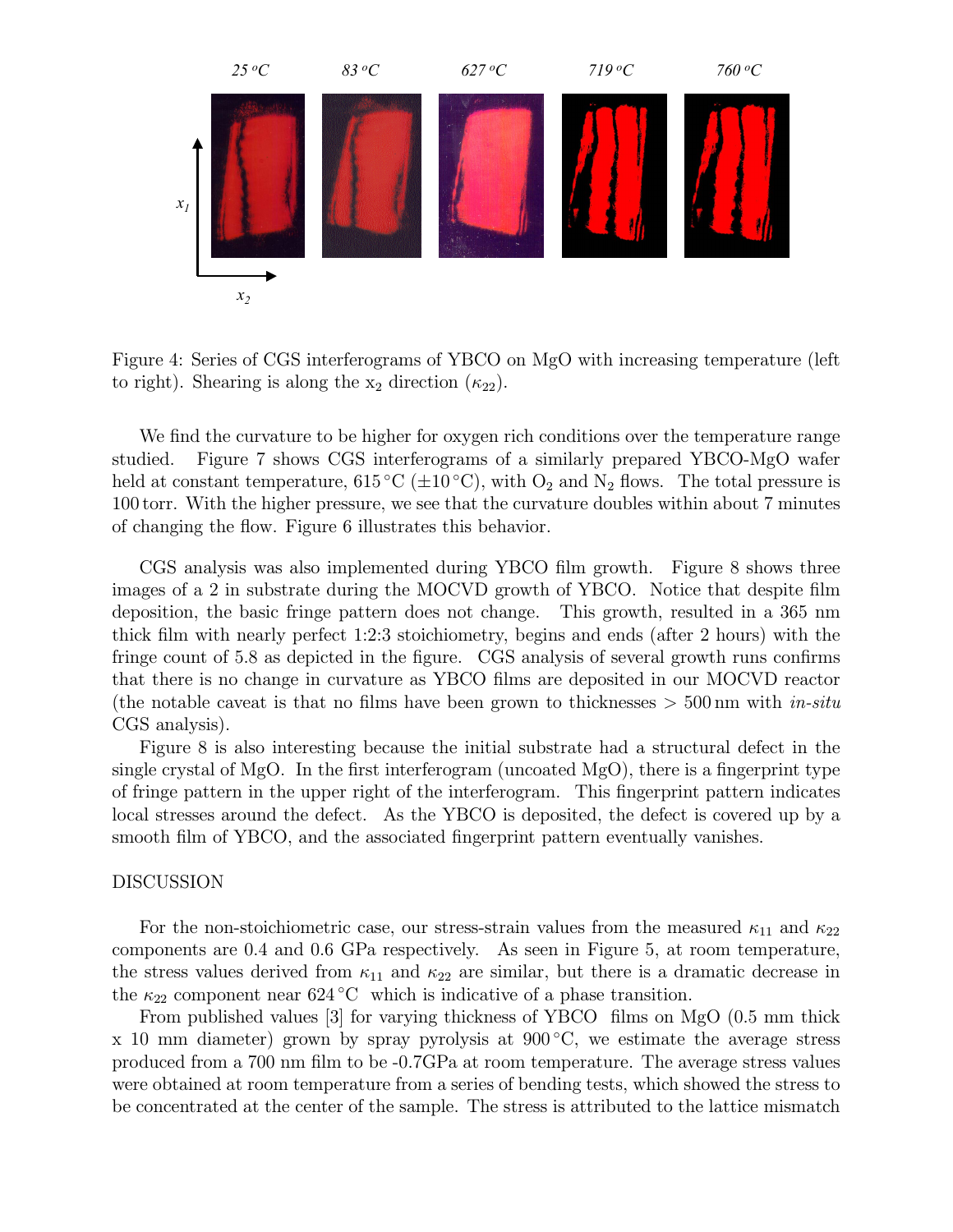

Figure 5: Stress and strain values calculated from the CGS interferograms presented in Figure 1.

between YBCO and MgO, although the films are not completely stoichiometric and show a substantial amount of  $Y_2BaCuO_5$  at the substrate-film interface. SEM images of the samples do not reveal characteristic spirals found in well oriented, c-axis films. Nonetheless, the values of stress computed for our films compare well with the literature.

Of particular interest are the changes in the curvature components with temperature. Stress due to thermal mismatch can be computed using the following relation,

$$
\sigma_f = \frac{\Delta T \left| \alpha_f - \alpha_s \right|}{\alpha_s \Delta T + 1} \frac{E_f}{1 - v_f} \,, \tag{22}
$$

where  $\alpha_f$  and  $\alpha_s$  are the respective coefficients of linear expansion [13]. Although values for MgO over a broad temperature range are well known  $(\alpha_{MgO} = 14 \times 10^{-6} \text{ K}^{-1})$  at 900 K [14]), similar properties for YBCO are not. For a temperature difference of  $\Delta T = 750^{\circ}\text{C}$ , the coefficient of linear expansion is  $21.6 \times 10^{-6}$  K<sup>-1</sup>  $\lt \alpha_f \lt 28.9 \times 10^{-6}$  K<sup>-1</sup> which is high compared to results for YBCO (4000 nm) on MgO buffered SrTi0<sub>3</sub> substrates,  $\alpha_{YBCO}$  =  $13.4 \times 10^{-6}$  K<sup>-1</sup> [13]. Even the theoretical maximum coefficient of thermal expansion for YBCO single crystal material in the (100) direction is only  $23 \times 10^{-6}$  K<sup>-1</sup> [15]. As a result, we cannot explain the observed curvature entirely by thermal mismatch [1, 16].

Strain effects due to phase transitions are of great interest [17]. For stoichiometric YBCO, we compare our results to published phase diagrams  $[18]$ . Although the data for thin film YBCO is limited, it is clear that for bulk samples between  $400\degree C$  and  $700\degree C$ , YBCO undergoes an orthorhombic to tetragonal phase transition and that the transition temperature is proportional to the  $O_2$  partial pressure, which is in agreement with our results. It is not clear from how the macroscopic curvature is affected by such a transition. For polycrystalline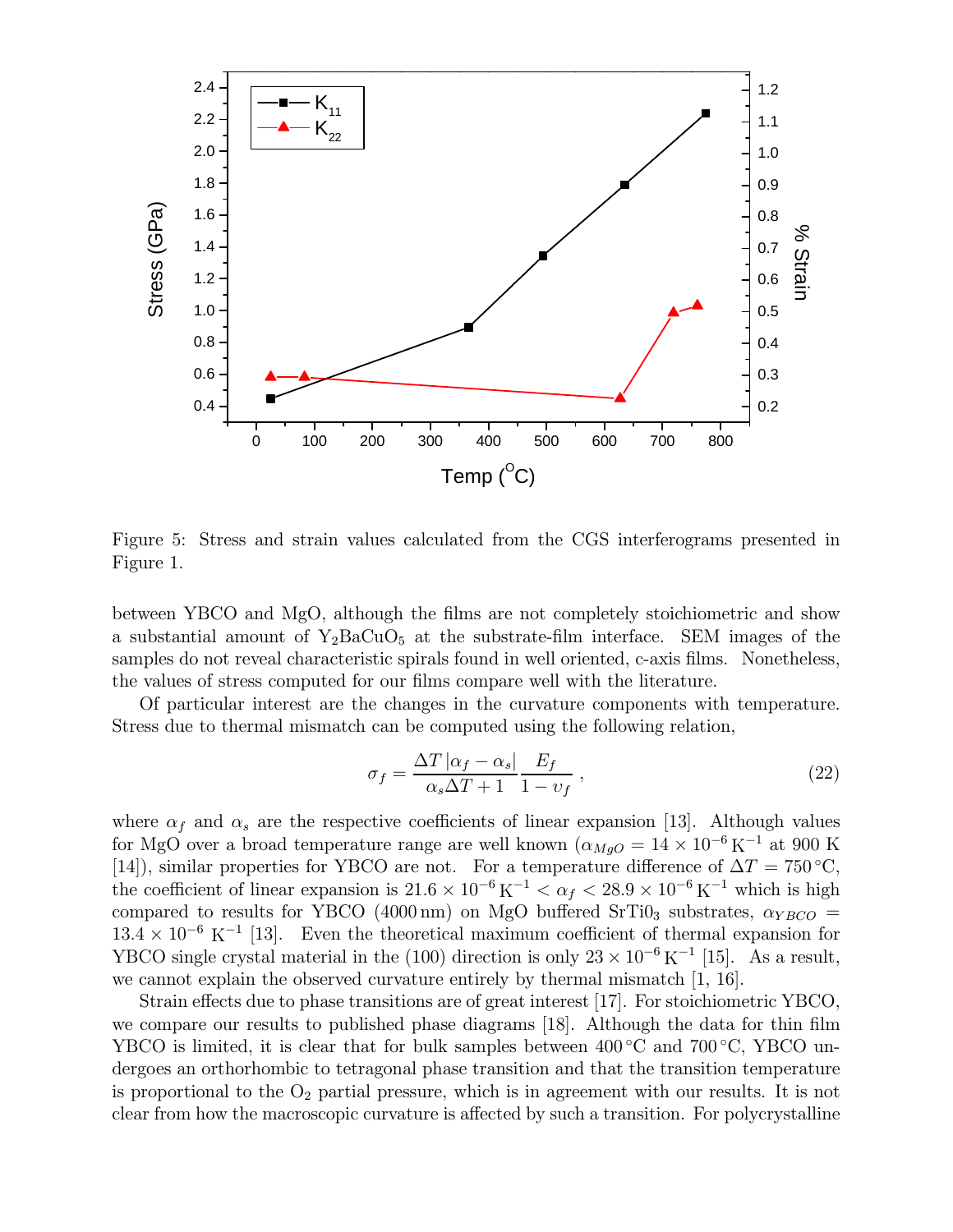

Figure 6: Series of CGS interferograms of YBCO on MgO with showerhead flows of 5.0 s.l.m of  $O_2$  (top) and  $N_2$  (bottom). Total pressure is 10 torr. Shearing is along the  $x_1$  direction.

YBCO with the c-axis normal to the plane but with misaligned grains, there could be an averaging of the a and b axis to give a slightly larger effective lattice spacing such that the  $\kappa_{11}$  and  $\kappa_{22}$  change somewhat equally. However, if the grains are well aligned, twinning could produce a non-uniform change in curvature. Also, film thickness and coverage certainly have an effect on the macroscopic stress exhibited by a film substrate system, for this reason we do not believe that the CGS images are unique to this particular phase transition, however we do expect a relaxation upon the phase change. Although not fully understood, the observed increase in stress with increase oxygen flow in Figure 7 could be related to a non-equilibrium phase state of the YBCO.

In order to further understand the effect of oxygen on the macroscopic curvature, it will be necessary to monitor the oxygen content,  $in-situ$ , which is possible with UV reflectance. For YBCO, an observable phase transition could be very useful in the annealing process to determine the final oxygen concentration, since current YBCO production consists of  $ex-situ$ oxygen annealing for several days. (Typically the oxygen stoichiometry is determined from weighing and or from X-ray diffraction.)

## **CONCLUSIONS**

CGS holds promise as a diagnostic technique: it provides a simple, full field, intuitive image of the curvature tensor under a wide range of run conditions. For thin film YBCO on MgO, we are able to observe changes in the macroscopic curvature of a sample due to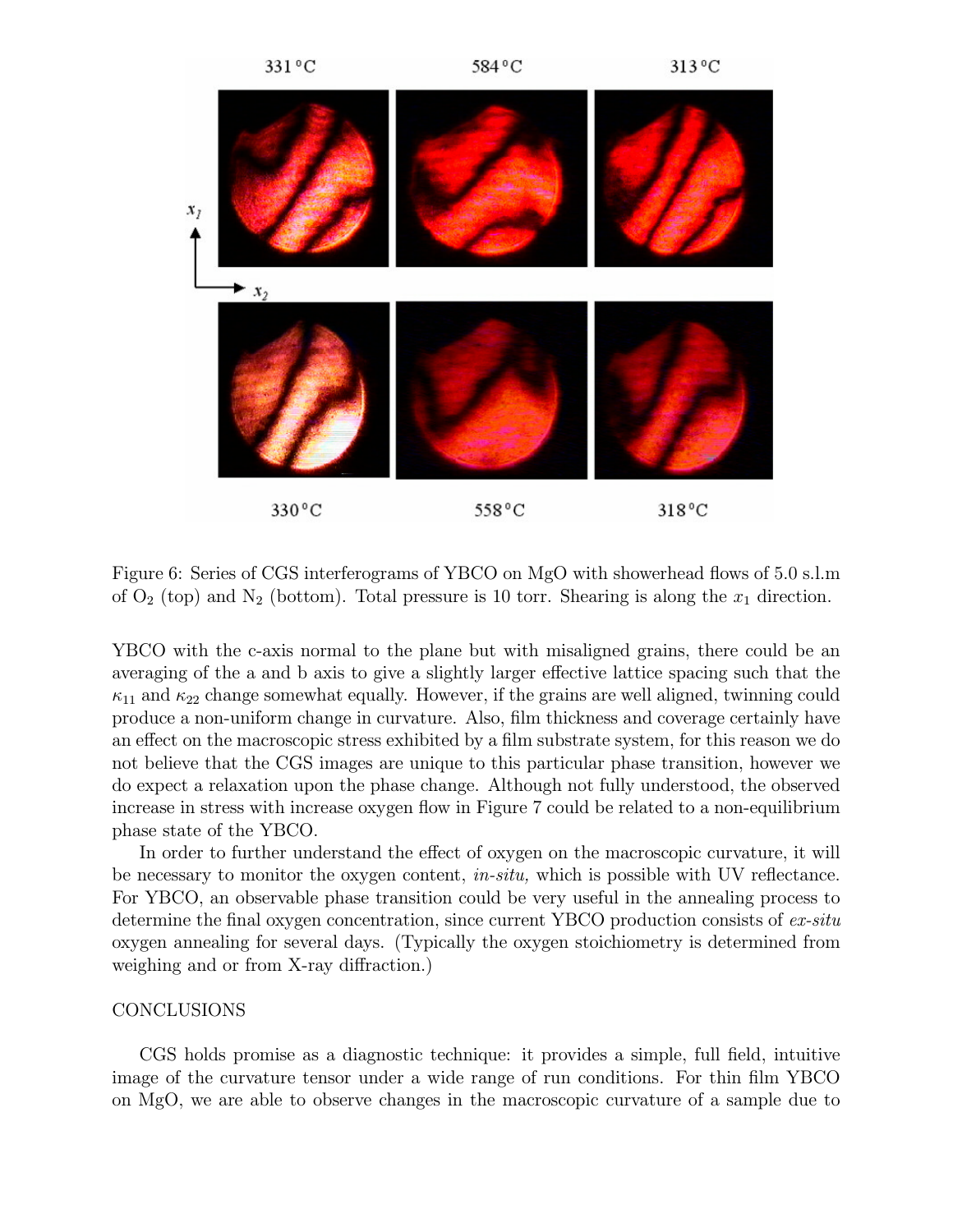

Figure 7: CGS interferograms of YBCO on MgO at  $615^{\circ}$ C ( $\pm 10^{\circ}$ C) under O<sub>2</sub> (right) and  $N_2$  (left) flows of 5.0 s.l.m. Total pressure is 100 torr. Shearing is along the  $x_1$  direction.



Figure 8: CGS interferograms of YBCO growth on MgO. From left to right, the elapsed growth time is , 0 min, 8 min, and 29 min.

thermal mismatch and phase transition under run conditions. For YBCO, we find the curvature to be a strong function of the oxygen stoichiometry and sample temperature. Conversely, growth of YBCO on MgO does not exhibit any changes in curvature, indicating that the growth process occurs in equilibrium. Further, with simple modifications to the standard arrangement, we hope to deduce the full tensor and the sign of the each of the tensor components.

# ACKNOWLEDGMENTS

This work was supported by DARPA/NSF DMS-9615858. The authors would like to thank Martha Gallivan, Jurgen Musolf, Rob Kukta, and Kaushik Bhattacharya for their helpful contributions.

# References

[1] S. Auzary, K.F. Badawi, L. Bimbault, J. Rabier, R.J. Gaboriaud, and P. Goudeau. J PHYS III 7: (1) 35-46 JAN 1997.